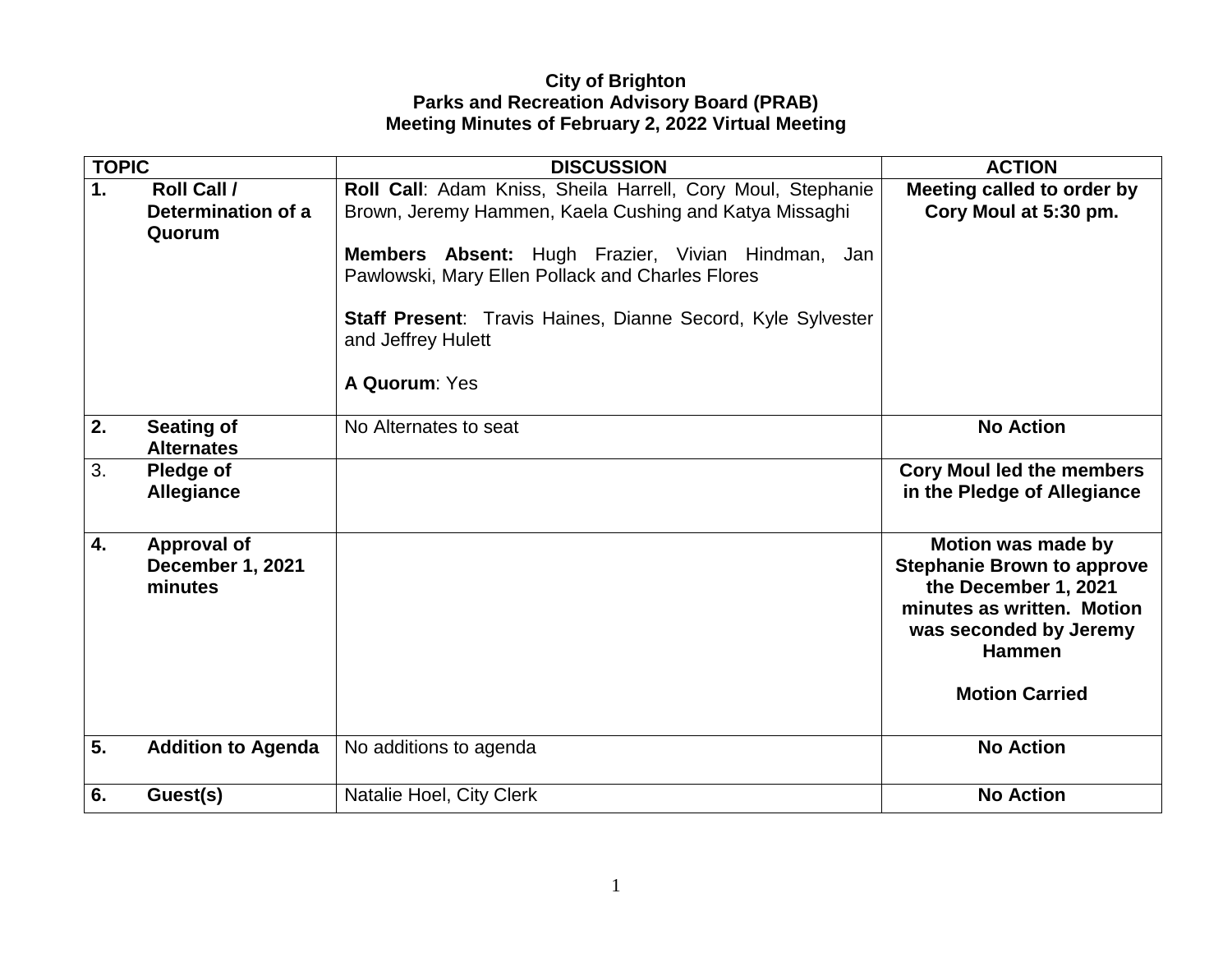| $\overline{7}$ . | <b>Swear in Sheila</b><br><b>Harrell</b>                                              | Natalie Hoel, Brighton City Clerk swore in Sheila Harrell as a<br>new member to the Parks & Recreation Advisory Board                                                     | <b>No Action</b>                                                                                                                                                                                                                                                    |
|------------------|---------------------------------------------------------------------------------------|---------------------------------------------------------------------------------------------------------------------------------------------------------------------------|---------------------------------------------------------------------------------------------------------------------------------------------------------------------------------------------------------------------------------------------------------------------|
| 8.               | Vote in new officers                                                                  | Cory Moul volunteered to be the chairperson for the board<br>again, a motion was made and seconded to vote him in to the<br>position.                                     | Jeremy Hammen made a<br>motion to appoint Cory Moul<br>as the PRAB Chairperson for<br>2022. Motion was seconded<br>by Stephanie Brown.                                                                                                                              |
|                  |                                                                                       | Stephanie Brown volunteered to be the Vice Chairperson and<br>Jeremy Hammen volunteered to be the Secretary. A motion<br>was made to appoint both of them.                | <b>Motion made by Sheila</b><br><b>Harrell to appoint Stephane</b><br><b>Brown as the Vice</b><br><b>Chairperson and Jeremy</b><br>Hammen as the Secretary.<br>Motion was seconded by<br>Cory Moul.<br><b>Motions Carried</b>                                       |
| 9.               | <b>Interview Katya</b><br>Missaghi for<br><b>PRAB/Bike Brighton</b><br>Representative | Cory Moul read the questions interviewing Katya Missaghi. A<br>motion was made to recommend to city council that they<br>reappoint her for the position for another year. | Motion was made by<br><b>Stephanie Brown to</b><br>recommend to city council to<br>reappoint Katya Missaghi to<br>another term as a PRAB<br>member and Bike Brighton<br><b>Representative. Motion was</b><br>seconded by Jeremy<br>Hammen.<br><b>Motion Carried</b> |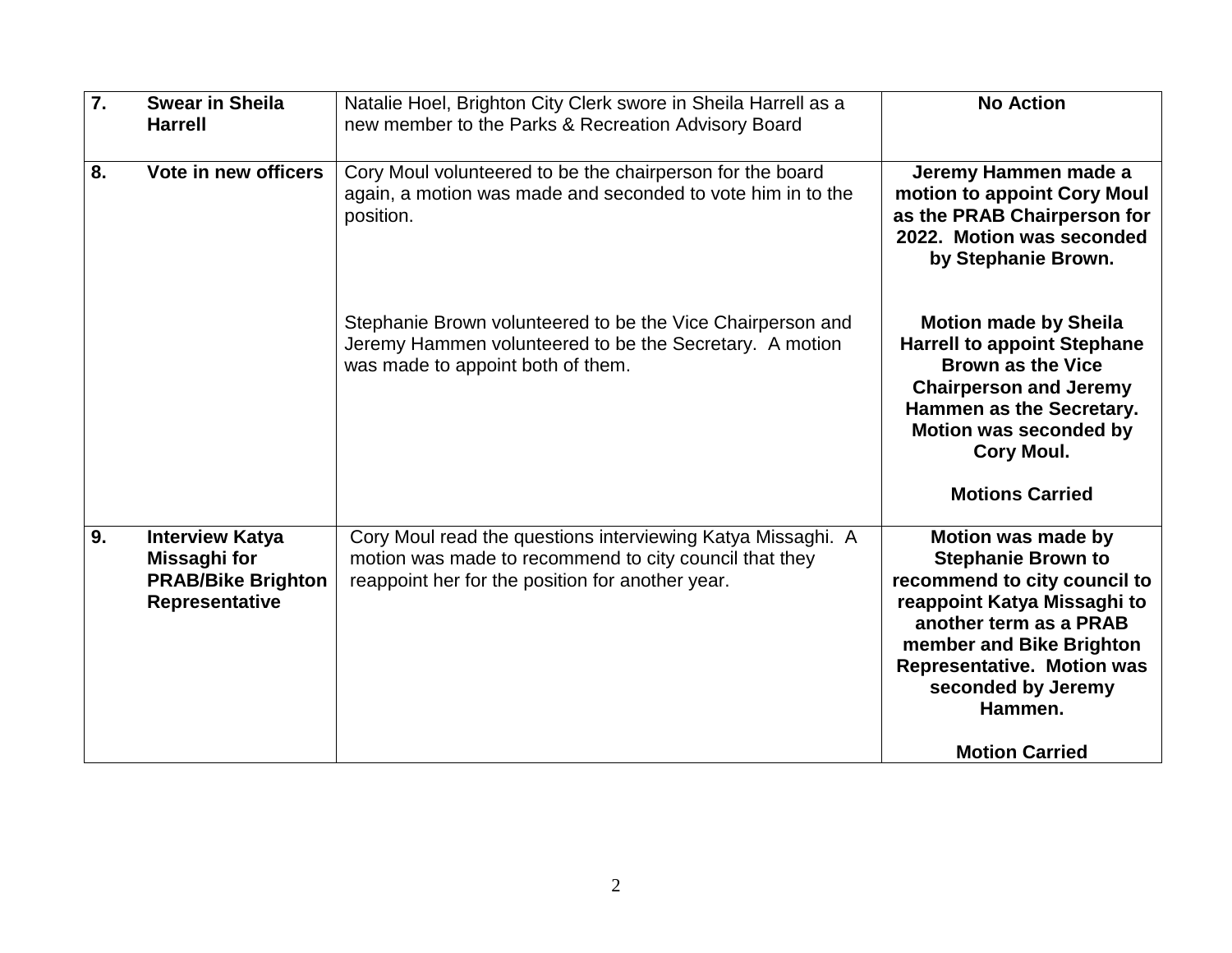| 10. | <b>Report of Bike</b><br><b>Brighton Sub-</b><br><b>Committee</b><br><b>Accept the</b><br><b>November 17, 2021</b><br><b>Bike Brighton Sub-</b><br>committee minutes | Report by Katya Missaghi:<br>• Full Moon Bike Rides<br>Discussed the Front Range Trail dedication<br>$\bullet$<br>Norm Brown and Mark Heidt working on Master Plan<br>$\bullet$                                                                          | Motion was made by Jeremy<br>Hammen to accept the<br>November 17, 2021 Bike<br><b>Brighton Sub-committee</b><br><b>Minutes. Motion was</b><br>seconded by Cory Moul.<br><b>Motion Carried</b> |
|-----|----------------------------------------------------------------------------------------------------------------------------------------------------------------------|----------------------------------------------------------------------------------------------------------------------------------------------------------------------------------------------------------------------------------------------------------|-----------------------------------------------------------------------------------------------------------------------------------------------------------------------------------------------|
| 11. | <b>Report of District</b><br><b>Plan Commission</b>                                                                                                                  | <b>Report by Adam Kniss:</b><br>Had a virtual meeting on January 27, 2022.<br>$\bullet$<br>The new staff person at Adams County was introduced<br>$\bullet$<br>to the members.                                                                           | <b>No Acton</b>                                                                                                                                                                               |
| 12. | <b>Tree Board</b>                                                                                                                                                    | Report by Kyle Sylvester:<br>Tree Program tree sales<br>Arbor Day will be at Donelson Park, date is to be<br>determined.                                                                                                                                 | <b>No Action</b>                                                                                                                                                                              |
| 13. | <b>Cemetery</b>                                                                                                                                                      | Report by Kyle Sylvester:<br>There have been a lot of burials so far this year, 202 of<br>$\bullet$<br>them in January which is 22 more burials then January of<br>2021.<br>Working on getting the plaque done for Bill Wallace for<br>Memorial Parkway. | <b>No Action</b>                                                                                                                                                                              |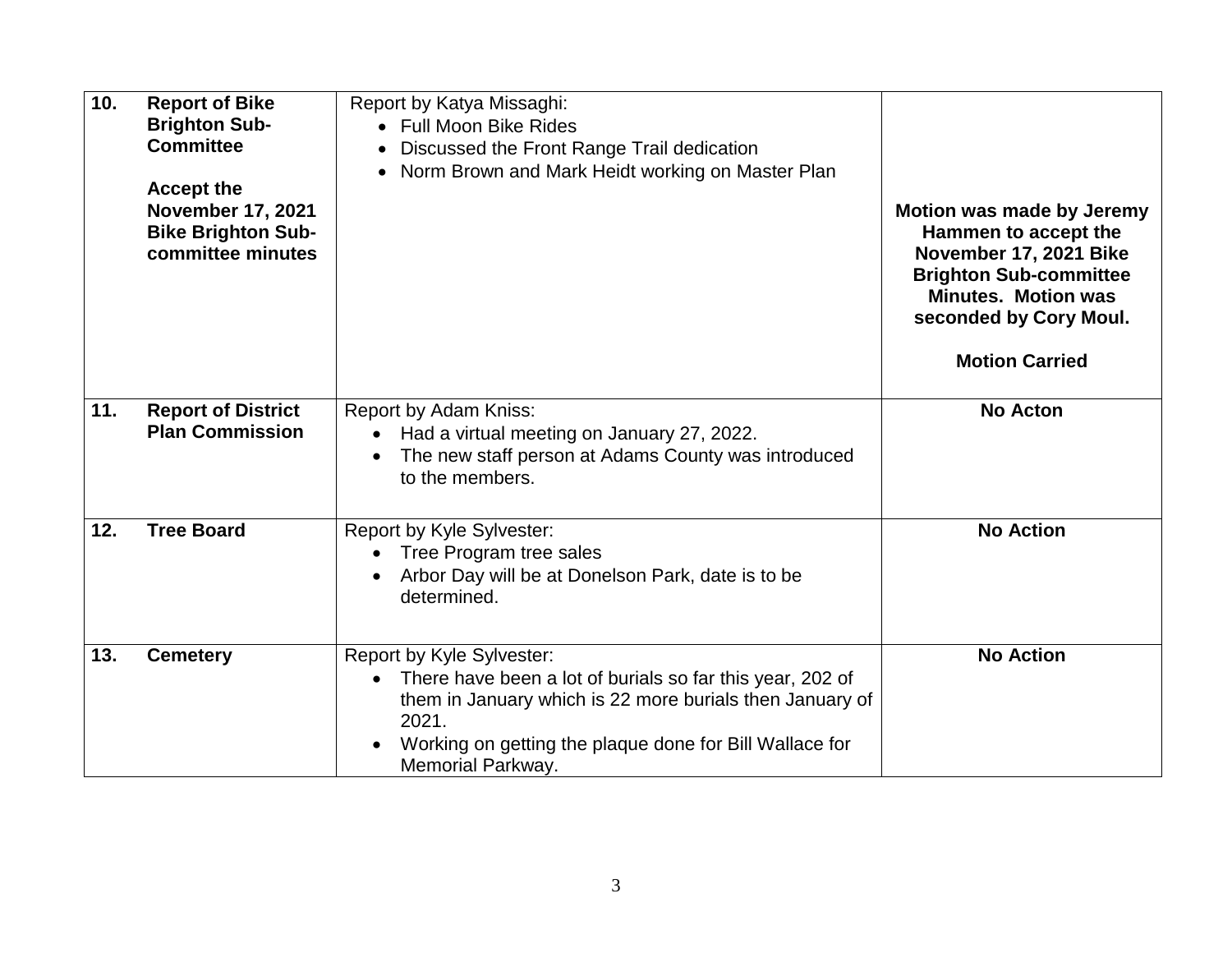| 14. | <b>Reports</b>                       | <b>Youth Representative:</b><br>Kaela Cushing:<br>• Some of the Youth Commission members will be going<br>to NLC in March.<br>Met with Mark Heidt and Cory Moul regarding youth on<br>the Parks & Recreation Advisory Board and what their<br>duties and responsibilities are.<br>Staff:<br>Jeffrey Hulett:<br>Masks are no longer required at the recreation center,<br>use of the facility should pick up.<br>Annual Pass sale.<br>Sports are going great, have been working with schools<br>Kyle Sylvester:<br>Travis Haines:<br>There are 19 capital projects for 2022.<br>Will bring the capital budget to the Mark meeting.<br>Founders Plaza Phase II update.<br>Memorial Parkway recognition for Bill Wallace & Jim<br>Jeager, working with families on dates for dedications.<br>Kyle Sylvester:<br>Relining the pond at the recreation center<br>Irrigation system at recreation center is being replaced<br>Hired 2 new full time maintenance workers<br>Interviewing for Parks Manager & Open Space Manager | <b>No Action</b> |
|-----|--------------------------------------|-------------------------------------------------------------------------------------------------------------------------------------------------------------------------------------------------------------------------------------------------------------------------------------------------------------------------------------------------------------------------------------------------------------------------------------------------------------------------------------------------------------------------------------------------------------------------------------------------------------------------------------------------------------------------------------------------------------------------------------------------------------------------------------------------------------------------------------------------------------------------------------------------------------------------------------------------------------------------------------------------------------------------|------------------|
| 15. | <b>Future Agenda</b><br><b>Items</b> | Capital budgets/projects<br><b>Recreation Center presentation</b>                                                                                                                                                                                                                                                                                                                                                                                                                                                                                                                                                                                                                                                                                                                                                                                                                                                                                                                                                       | <b>No Action</b> |